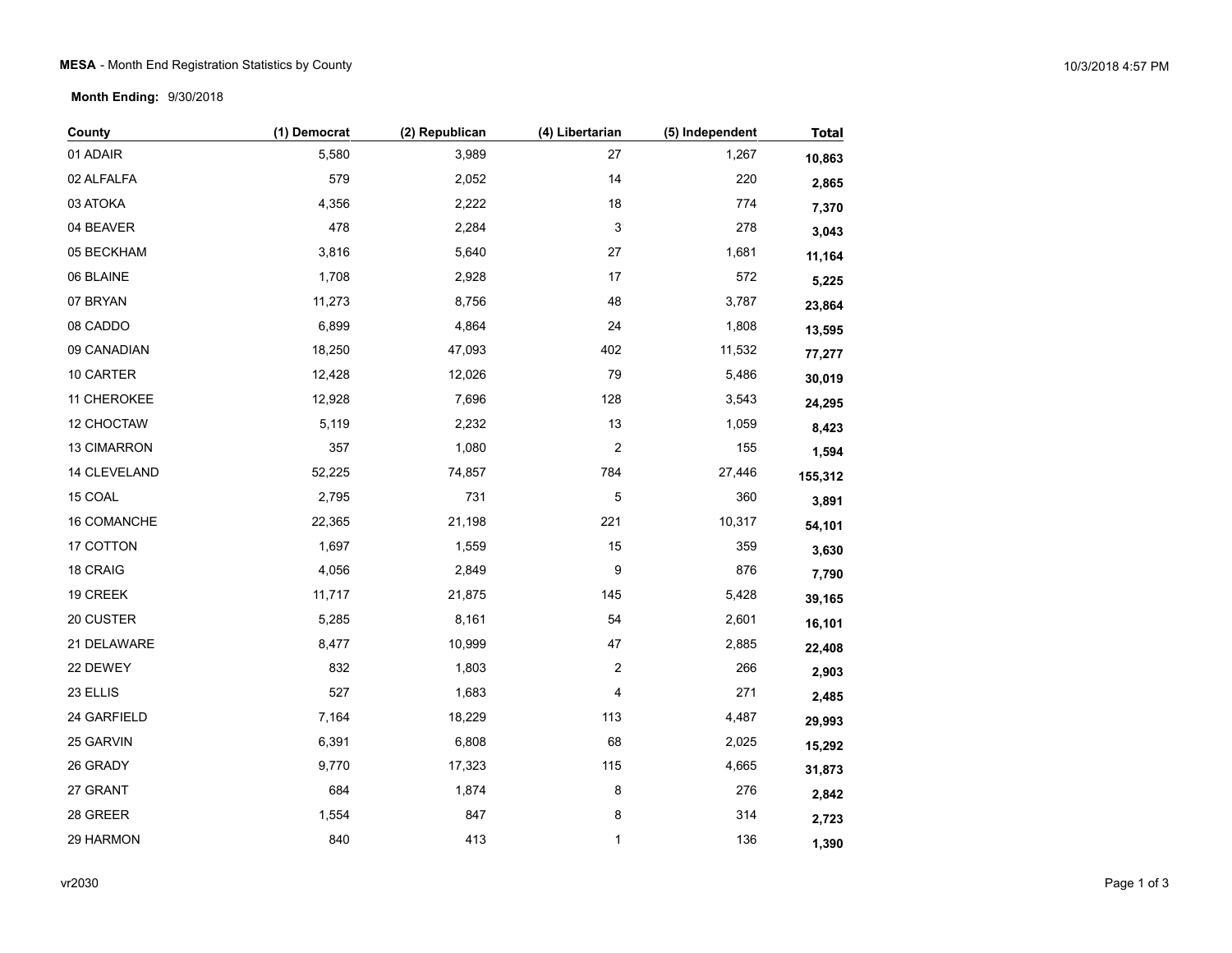**Month Ending:** 9/30/2018

| County              | (1) Democrat | (2) Republican | (4) Libertarian | (5) Independent | <b>Total</b> |
|---------------------|--------------|----------------|-----------------|-----------------|--------------|
| 30 HARPER           | 456          | 1,324          | $\overline{c}$  | 173             | 1,955        |
| 31 HASKELL          | 4,454        | 1,871          | 14              | 514             | 6,853        |
| 32 HUGHES           | 3,954        | 1,967          | 13              | 843             | 6,777        |
| 33 JACKSON          | 3,910        | 5,920          | 53              | 1,607           | 11,490       |
| 34 JEFFERSON        | 1,704        | 1,186          | 6               | 468             | 3,364        |
| 35 JOHNSTON         | 3,296        | 1,896          | 12              | 705             | 5,909        |
| <b>36 KAY</b>       | 6,915        | 13,259         | 88              | 3,613           | 23,875       |
| 37 KINGFISHER       | 1,702        | 5,665          | 19              | 689             | 8,075        |
| 38 KIOWA            | 2,342        | 1,957          | 8               | 509             | 4,816        |
| 39 LATIMER          | 4,058        | 1,410          | 4               | 564             | 6,036        |
| 40 LEFLORE          | 13,910       | 8,724          | 57              | 4,161           | 26,852       |
| 41 LINCOLN          | 6,030        | 10,490         | 87              | 2,560           | 19,167       |
| 42 LOGAN            | 6,849        | 15,981         | 112             | 3,891           | 26,833       |
| 43 LOVE             | 3,187        | 1,880          | 17              | 1,017           | 6,101        |
| 44 MCCLAIN          | 6,804        | 13,361         | 74              | 3,191           | 23,430       |
| <b>45 MCCURTAIN</b> | 9,853        | 4,065          | 21              | 1,481           | 15,420       |
| 46 MCINTOSH         | 6,909        | 3,464          | 20              | 1,231           | 11,624       |
| 47 MAJOR            | 652          | 3,271          | 14              | 324             | 4,261        |
| <b>48 MARSHALL</b>  | 3,736        | 3,177          | 18              | 1,251           | 8,182        |
| 49 MAYES            | 9,147        | 9,862          | 61              | 2,759           | 21,829       |
| 50 MURRAY           | 4,244        | 2,488          | 32              | 846             | 7,610        |
| 51 MUSKOGEE         | 19,291       | 12,050         | 105             | 5,294           | 36,740       |
| 52 NOBLE            | 1,868        | 3,778          | 18              | 671             | 6,335        |
| 53 NOWATA           | 2,423        | 2,813          | 18              | 799             | 6,053        |
| 54 OKFUSKEE         | 3,053        | 2,063          | 19              | 678             | 5,813        |
| 55 OKLAHOMA         | 150,458      | 178,477        | 1,920           | 71,684          | 402,539      |
| 56 OKMULGEE         | 9,973        | 7,225          | 57              | 2,614           | 19,869       |
| 57 OSAGE            | 10,631       | 12,189         | 91              | 3,448           | 26,359       |
| 58 OTTAWA           | 7,598        | 6,115          | 38              | 2,914           | 16,665       |